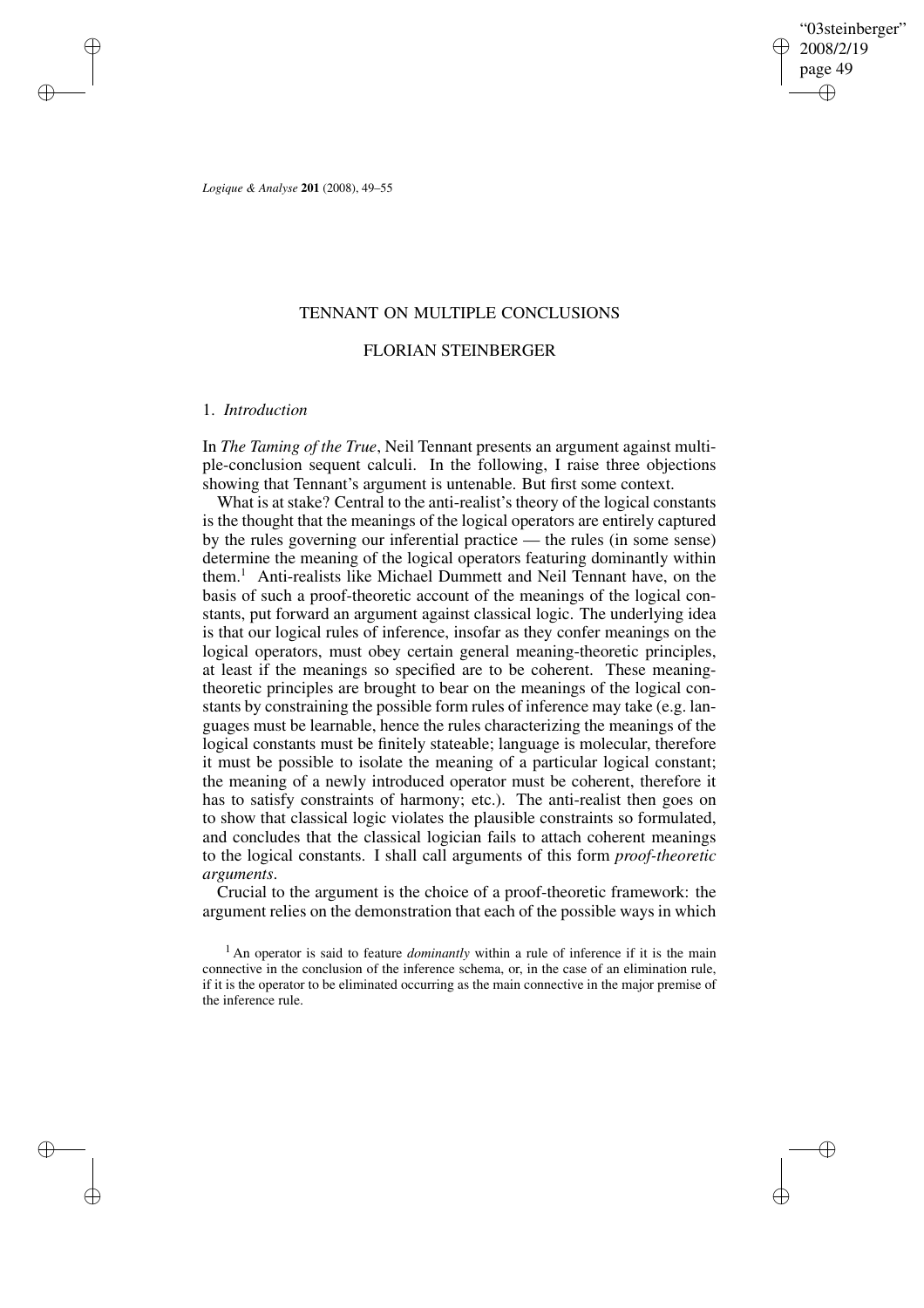"03steinberger" 2008/2/19 page 50 ✐ ✐

✐

✐

#### 50 FLORIAN STEINBERGER

the intuitionistic natural deduction system  $(NJ)$  can be extended to yield its classical counterpart  $(NK)$  violates at least one of the constraints. Despite the argument's apparent reliance on specific structural features of natural deduction systems — in natural deduction systems,  $NK$  is obtained from NJ by adjoining to the latter one of the characteristically classical rules of inference<sup>2</sup> — it is assumed that the argument goes through without loss of generality. However, another of Gentzen's discoveries seems to cast doubt on the anti-realist's claim to generality. Having introduced the sequent calculus, Gentzen observes that it is possible in this system to move between the classical variant  $(LK)$  and the intuitionistic one  $(LJ)$  simply by requiring that in the intuitionistic case, the succedents be restricted to at most one formula.<sup>3</sup> As Gentzen puts it

The distinction between intuitionistic and classical logic is, externally, of a quite different type in the calculi  $LJ$  and  $LK$  from that in the calculi  $NJ$  and  $NK$ . In the case of the latter, the distinction is based on the inclusion or the exclusion of the law of the excluded middle whereas for the calculi  $LJ$  and  $LK$  the difference is characterized by the restriction on the succedent (Gentzen 1934, p. 86).

Thus the question arises what grounds the anti-realist might have to privilege natural deduction over the (multiple-succedent) sequent calculus. It is to this question that Tennant seeks to provide an answer.

# 2. *Tennant's argument*

Tennant's approach is to reject sequent calculi that allow for multiple members in their succedent. If he could provide a general argument for the illegitimacy of sequents of this form, Tennant would be home free because he would have blocked the path to the standard sequent system of classical logic. Tennant's argument is this:

✐

✐

✐

<sup>&</sup>lt;sup>2</sup> The law of excluded middle, reductio ad absurdum, classical dilemma, double negation elimination, etc.

<sup>3</sup> I will speak of the *succedent* of a sequent to designate the set on the right-hand side of the sequent sign in order to distinguish it from the overall conclusion of the derivation, which is itself a sequent rather than a set. I shall use 'multiple succedent' to refer to systems that allow for the succedent to be of cardinality greater than one.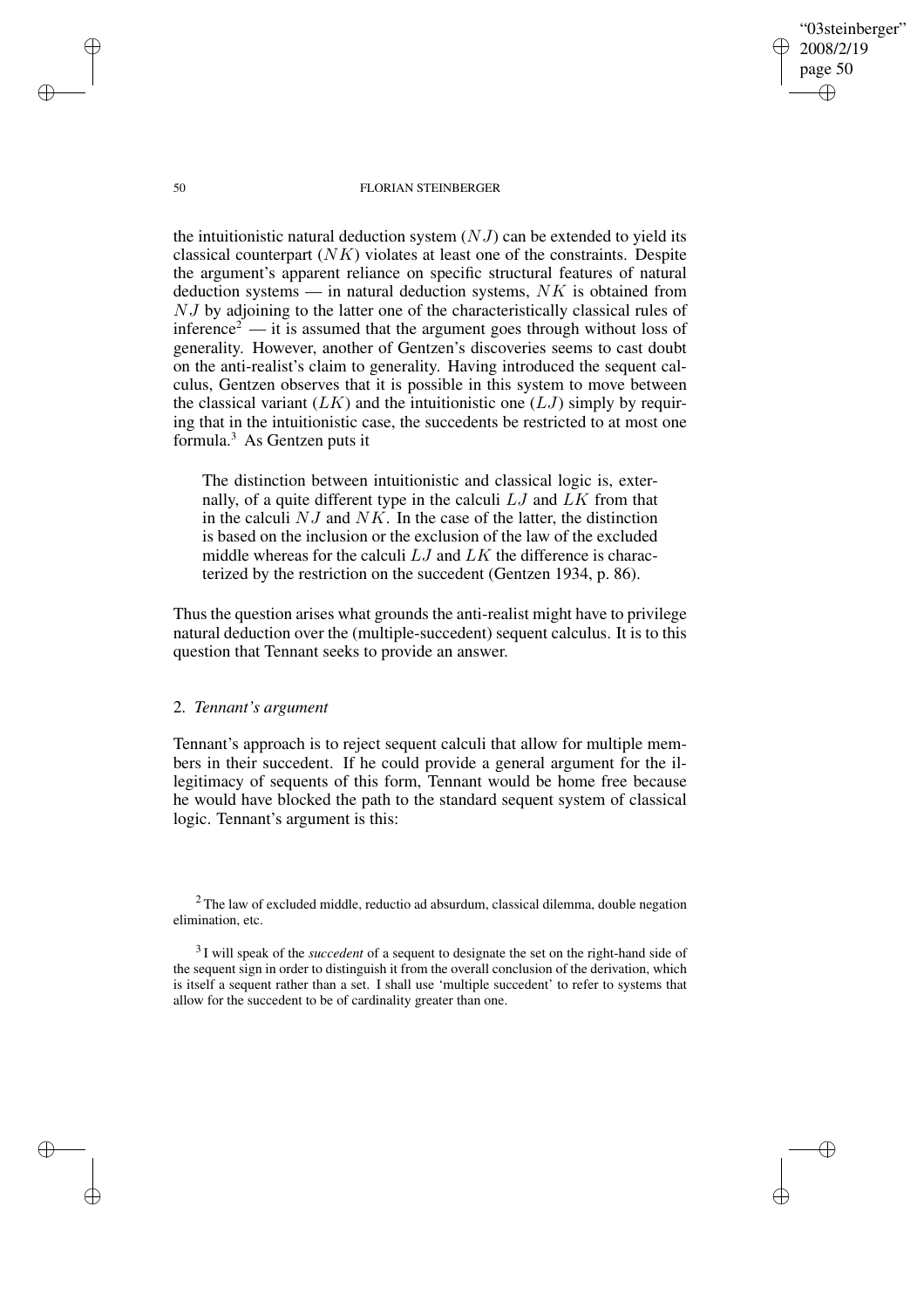#### TENNANT ON MULTIPLE CONCLUSIONS 51

the classical logician has to treat of sequents of the form  $X: Y$ where the succedent  $Y$  may in general contain more than one sentence. In general, this smuggles in non-constructivity through the back door. For provable sequents are supposed to represent acceptable arguments. In normal practice, arguments take one from premisses to a single conclusion. There is no acceptable interpretation of the 'validity' of a sequent  $X: Q_1, \ldots, Q_n$  in terms of preservation of warrant to assert when  $X$  contains only sentences involving no disjunctions. If one is told that  $X: Q_1, \ldots, Q_n$  is 'valid' in the extended sense for multiple-conclusion arguments just in case  $X: Q_1 \vee \cdots \vee Q_n$  is valid in the usual sense for single-conclusion arguments, the intuitionist can demand to know precisely which disjunct  $Q_i$ , then, proves to be derivable from X. No answer to such a question can be provided in general with the multiple-conclusion sequent calculus of the classical logician. It behoves us, then, to stay with a natural deduction system, and to present it in sequent form only if we observe the requirement that sequents should not have multiple conclusions (Tennant 1997, p. 320).

Tennant's objection involves two steps: First, a sequent represents an acceptable argument adequately only if the sequent as a whole is interpreted as a single-succedent sequent. But — second step — when interpreted in this way (i.e. disjunctively), it is not in general the case that it can be determined which of the disjuncts in the succedent of the end-sequent holds. In other words, multiple succedent calculi fail to satisfy the disjunction property, which requires that for every proof of a disjunction, we can (at least in principle) produce a proof of at least one of the disjuncts. Therefore, multisuccedent sequents fail to conform to constructivist strictures.

## 3. *Objections*

✐

✐

✐

✐

### 3.1. *First objection*

So much for exposition; we turn now to criticism. Leaving the first step to one side, we note that allowing for sets of cardinality with more than one member in the succedent is no sufficient condition for non-constructivity. It is not true in general that we part company with the anti-realist in admitting multiple conclusions. Indeed constructivity can be restored by slightly modifying the right-hand side introduction rules for conditional, negation

"03steinberger" 2008/2/19 page 51 ✐ ✐

✐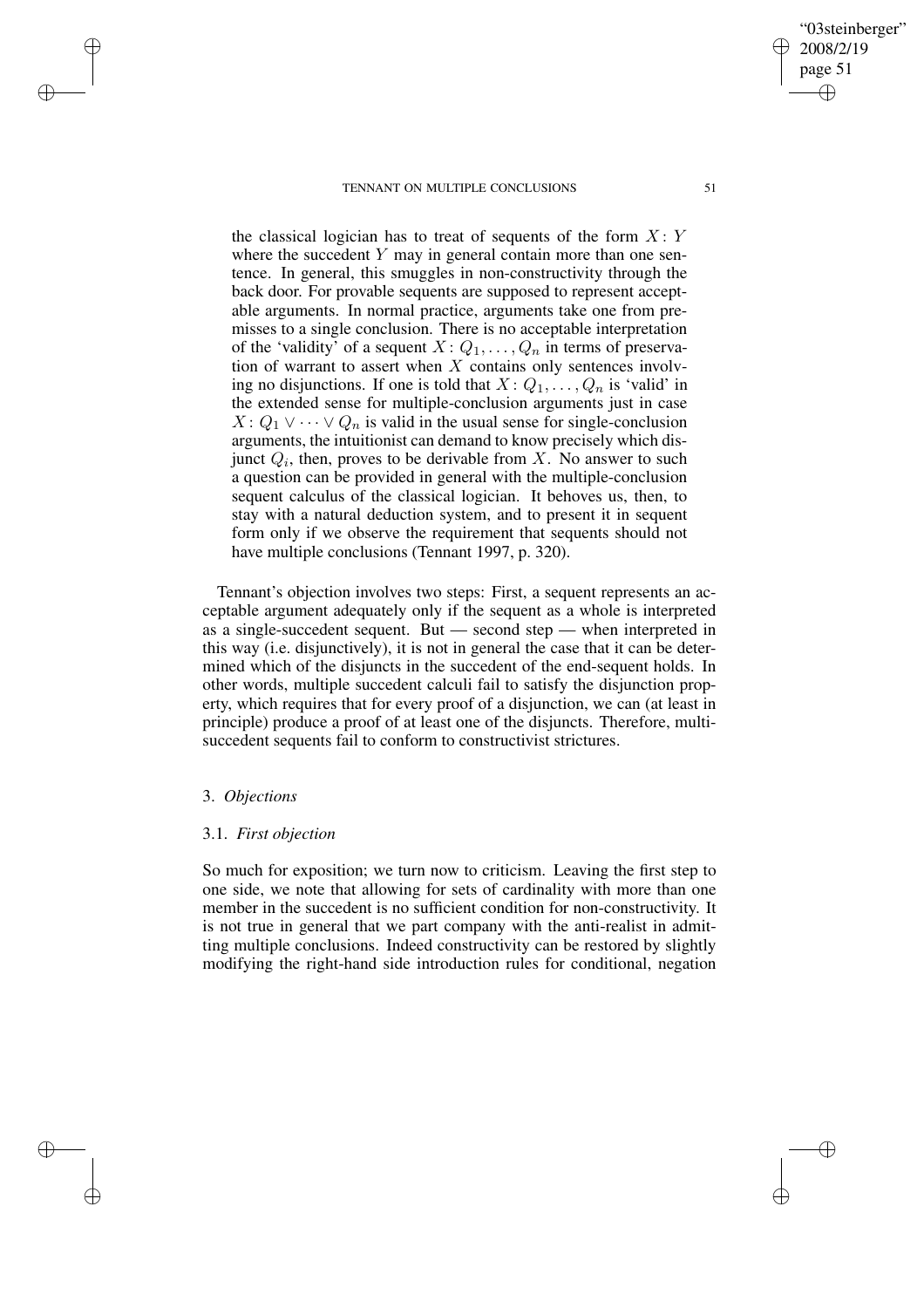✐

✐

#### 52 FLORIAN STEINBERGER

and for the universal quantifier. <sup>4</sup> To illustrate this for the propositional case, consider a sequent system obtained by taking the standard classical sequent rules for the propositional connectives (along with the usual structural rules) with the exception of the rules governing the material conditional:

$$
(R \supset) \frac{\Gamma, \phi \colon \psi, \Delta}{\Gamma \colon \phi \supset \psi, \Delta}
$$

$$
(L \supset) \frac{\Gamma_0 \colon \phi, \Delta_0 \qquad \Gamma_1, \psi \colon \Delta_1}{\Gamma_0, \Gamma_1, \phi \supset \psi \colon \Delta_0, \Delta_1}
$$

We replace the right introduction rule by the following rule:

$$
(R \supset)^* \frac{\Gamma, \phi \colon \psi}{\Gamma : \phi \supset \psi, \Delta}
$$

The difference consists solely in the delayed introduction of the context  $\Delta$ on the far right-hand side of the succedent. In the standard classical rule the context is already present in the premise. The system obtained is a multisuccedent system for propositional intuitionistic logic.<sup>5</sup>

Anti-realists like Tennant who advocate even more extensive logical reform in favour of intuitionistic *relevant* logic, will find fault with the explicit dilution introducing the context  $\Delta$  on the far right-hand side of the conclusion. It may be objected that the proposed system, by its very constitution, violates relevantist principles, and so precludes the possibility of further revision from the outset. However, the instance of the rule of dilution in the statement of  $(R \supset)^*$  turns out to be inessential. Indeed, we obtain an equivalent system if we replace the standard classical right-hand side introduction rule for ⊃ with the usual single-succedent rule.<sup>6</sup> The resulting system recognizably remains a multiple-succedent system for intuitionistic logic. Moreover, it contains no 'built-in' violations of relevantist principles. Allowing sequents with multiple succedents therefore does not *per se* violate constructivist principles, not even in the face of the additional constraint imposed by intuitionistic relevant logicians like Tennant.

<sup>4</sup> For brevity's sake we stipulate that  $\sim \phi =_{\text{def.}} \phi \supset \bot$ . This allows us to dispense with extra rules for negation.

 $5$ The system can be extended to full intuitionistic first-order logic by amending the right introduction rule for the universal quantifier in an analogous way. See Troelstra and Schwichtenberg for details (1996, p. 69).

 $<sup>6</sup>$  In the case of the corresponding first-order systems, we replace the right-hand side rule</sup> for the universal quantifier with its standard single-succedent counterpart.

✐

✐

✐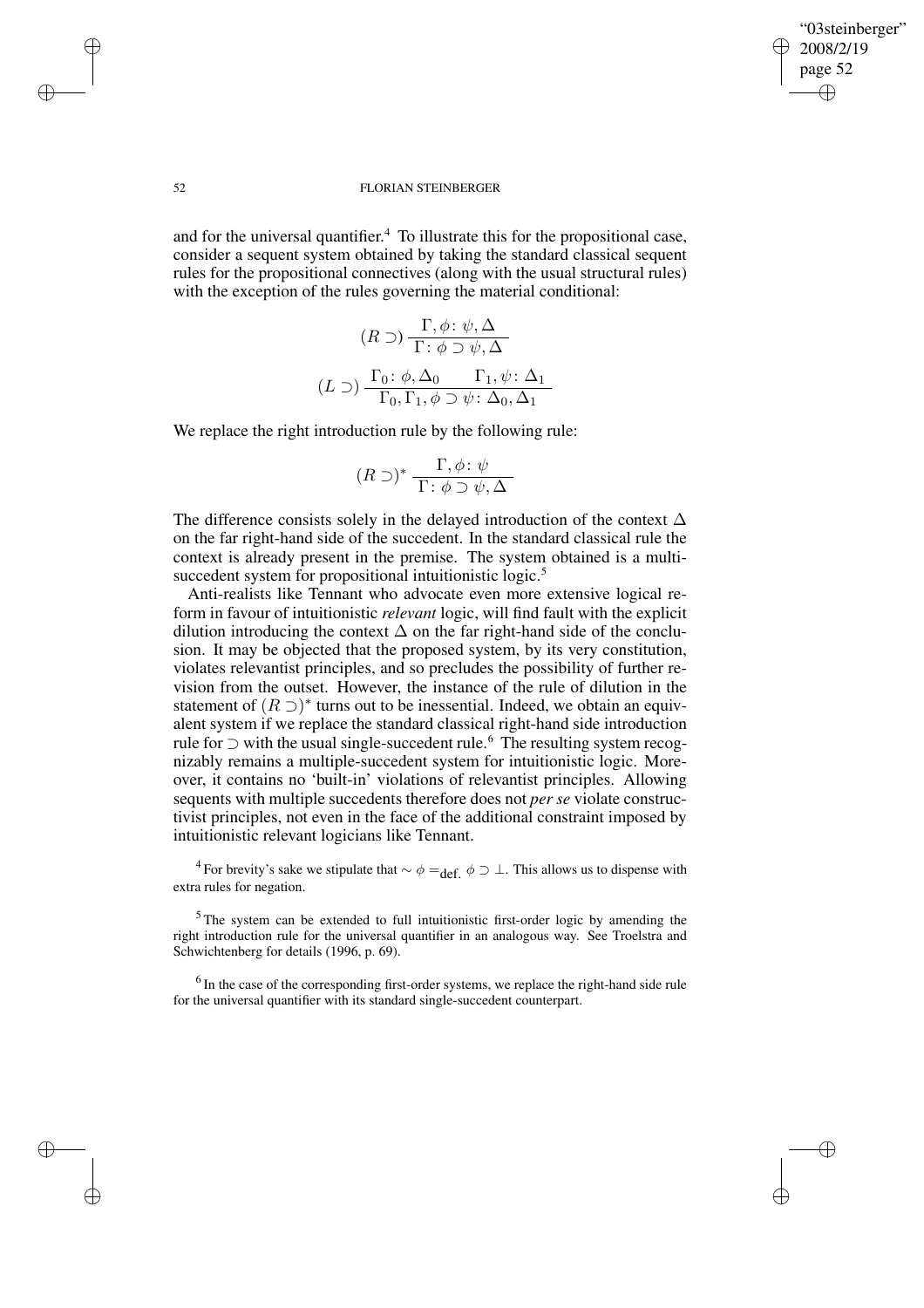#### TENNANT ON MULTIPLE CONCLUSIONS 53

## 3.2. *Second objection*

✐

✐

✐

✐

Furthermore, Tennant's argument is question-begging. Recall that the declared aim of the anti-realist is to translate meaning-theoretic principles into constraints on inference rules, thereby furnishing *independent*, meaningtheoretic grounds against classical forms of inference and in favour of intuitionistic ones — grounds other than the standard arguments for the rejection of the classicist's assumption of bivalence. But if this is our aim, we surely cannot appeal to the very principles we set out to justify (e.g. the disjunction property) when explaining to the classical logician why appealing to the sequent calculus will not enable him to dodge the anti-realist's proof-theoretic argument. This, however, is precisely what Tennant does: according to him, the classicist's appeal to the sequent calculus is illegitimate because, in order to obtain classical systems, we have to allow for sequents involving multiple members in their succedent; this the classicist cannot do, he claims, on pain of violating constructivist principles. But these are the very principles that the proof-theoretic argument aims to establish in the first place. Tennant's appeal to the disjunction property is thus patently circular.

# 3.3. *Third objection*

Finally, Tennant's proposed restriction to single-succedent calculi fails to be a sufficient condition for constructivity — it does not guarantee that the system obtained will be acceptable by constructivist standards. In other words, the admission of multiple succedents is not a necessary condition for non-constructivity either. For example, it is possible to give a formulation of (propositional) classical logic in a single-succedent system. This can be achieved by adding a version of the law of the excluded middle (LEM) restricted to atomic formulas to the intuitionistic propositional singlesuccedent calculus. The rule in question is this: $<sup>7</sup>$ </sup>

$$
LEM \xrightarrow{\phi, \Gamma_0: \psi} \frac{\sim \phi, \Gamma_1: \psi}{\Gamma_0, \Gamma_1: \psi}
$$

Therefore, even if it were possible to give a conclusive argument against multiple-succedent systems, the task would remain for the anti-realist to disclose additional constraints — in a non ad hoc way — on admissible singlesuccedent sequent systems. It might be thought that there is something fishy about this version of the law of the excluded middle. Unlike standard operational rules in the sequent calculus, this rule does not introduce a constant, but rather eliminates two formulas, and therefore behaves more like the cut

<sup>7</sup> See Negri and von Plato (op. cit., p. 114) for details.

"03steinberger" 2008/2/19 page 53

✐

✐

✐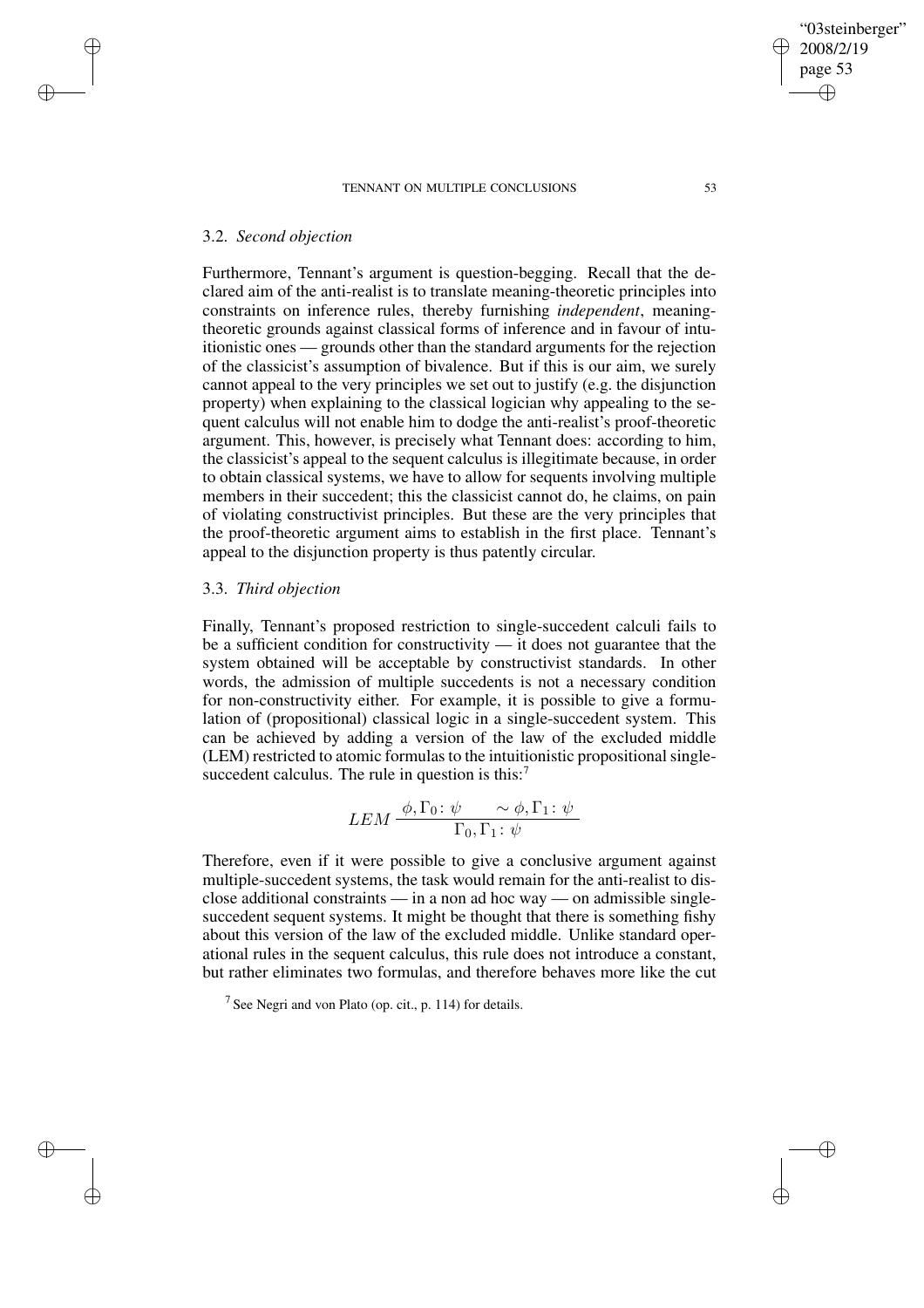"03steinberger" 2008/2/19 page 54 ✐ ✐

✐

✐

#### 54 FLORIAN STEINBERGER

rule. Perhaps there is a way out for the anti-realist. However, it is incumbent upon him to show how the intuitive aberrance of the inference rule in question can be accounted for by formulating principled constraints on inference rules of single-succedent systems; and this is no trivial task.

### 4. *Conclusion*

We have found Tennant's argument against mutiple-succedent sequent calculi wanting. As it stands, Tennant's proof-theoretic argument for intuitionistic logic does not possess the desired generality, and thus, in the absence of other arguments, seems to rely on arbitrary features characteristic of natural deduction systems. Yet it has not been shown that no such arguments could be forthcoming. Indeed, there are two avenues the anti-realist may wish to pursue. The first concerns Tennant's initial point that multiple-conclusion sequents may only be interpreted disjunctively. If this is correct, multipleconclusion sequents presuppose an understanding of disjunction. A system containing ineliminable occurrences of sequents of this form could therefore not be taken to be constitutive of the meanings of all the logical constants; it would fail to qualify as an adequate proof-theoretic framework. This point has been made by Dummett (1991, p. 187). However, it is not obvious that sequents with two or more members in their succedents *must* be interpreted disjunctively. For instance, an intuitively compelling reading of multiplesuccedent sequents is available to those willing to countenance a notion of denial alongside that of assertion.<sup>8</sup> The second, more promising, more philosophically fruitful, but also more laborious route for the anti-realist to take would be that of producing a detailed independent argument for the primacy of natural deduction systems. This, however, is again not a trivial matter that natural deduction is natural is not a pleonasm.<sup>9</sup>

University of Cambridge

## **REFERENCES**

[1] Dummett, M. A. E. (1991) *The logical basis of metaphysics*, Harvard University Press, Cambridge MA.

<sup>8</sup> The notion of denial as a distinct form of linguistic force has been discussed for independent reasons by Timothy Smiley (1996) and by Ian Rumfitt (2000) among others.

 $^{9}$ I am most grateful to Yoon Choi, Michael Potter, Neil Tennant and Nick Tosh for helpful comments. I am fully responsible for any remaining mistakes. Work on this article was supported by the Gates Cambridge Trust and the AHRC.

✐

✐

✐